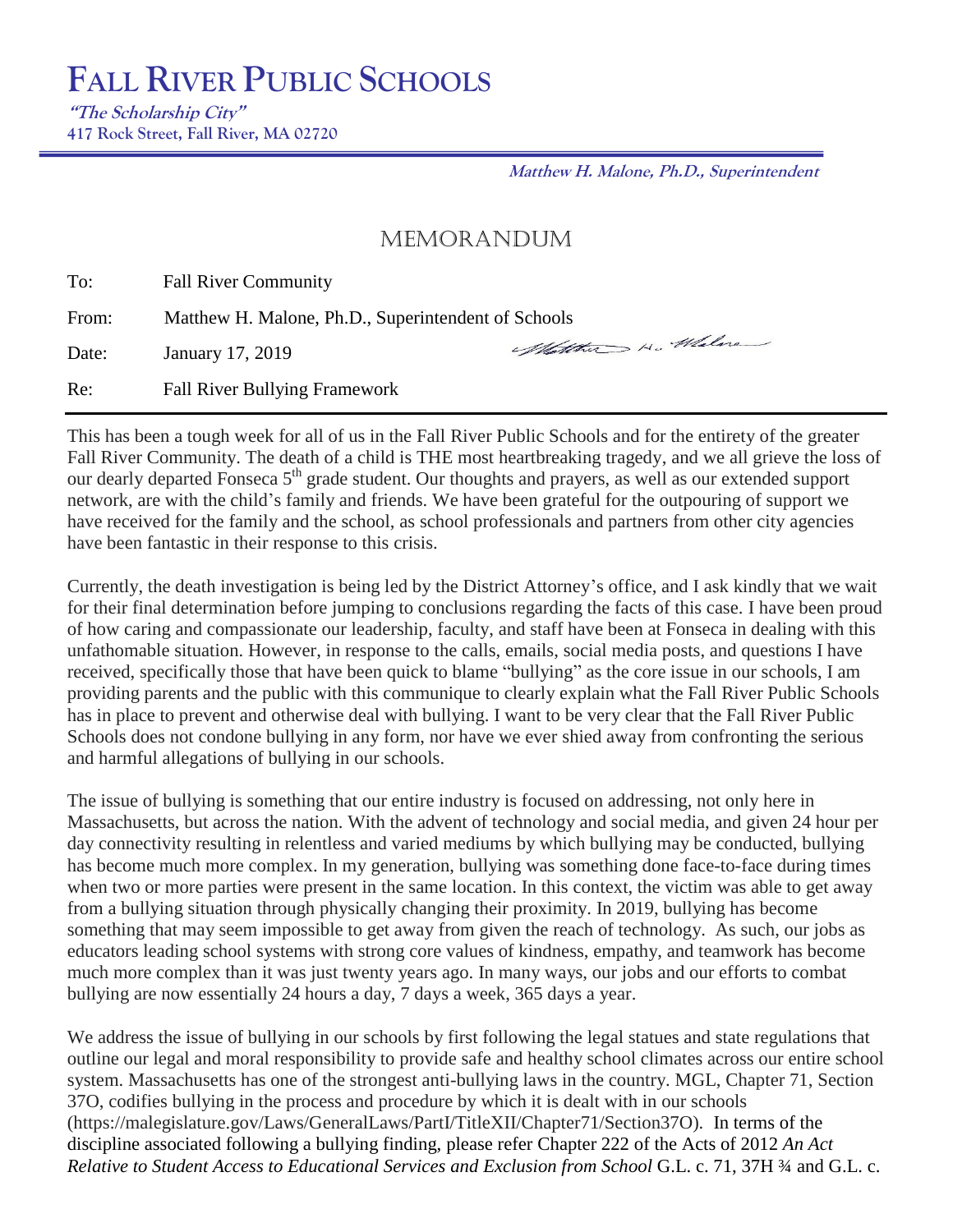76, §21 [http://www.doe.mass.edu/lawsregs/advisory/discipline/StudentDiscipline.html\)](http://www.doe.mass.edu/lawsregs/advisory/discipline/StudentDiscipline.html). Aligned with MGL and required by the Department of Elementary and Secondary Education (DESE), the Fall River Public Schools has developed official policy, adopted by the School Committee

[https://resources.finalsite.net/images/v1529337479/fallriverschoolsorg/ou5n0sa8twepkvncoi73/Bully\\_Preven](https://resources.finalsite.net/images/v1529337479/fallriverschoolsorg/ou5n0sa8twepkvncoi73/Bully_Prevention_2017.pdf) [tion\\_2017.pdf\)](https://resources.finalsite.net/images/v1529337479/fallriverschoolsorg/ou5n0sa8twepkvncoi73/Bully_Prevention_2017.pdf). All schools in the Fall River Public Schools follow the district policy and procedures with accusations of bullying. All forms are contained on our district webpage. This includes investigative report led by our District Bullying Coordinator and our school Leadership Teams, which includes detailed findings, communication with students and parents, and student discipline as appropriate. If the school determines – by following the district procedure – that a bullying allegation is found to be false, parents of alleged victims have the right to appeal to the district bullying committee. Each school keeps a list of students that are investigated as aggressors or victims and the results of the investigation. When bullying is verified to have occurred, we have a host of responses to include, but not limited to, all punitive actions contained in the Code of Conduct, up to and including expulsion. Quite often, a safety plan is developed, students are separated, and the schools' administrative teams monitor closely for accountability following the implementation of discipline.

In addition to our policy and procedure for bullying investigation and response, we also have a very robust and pro-active educational component designed around the implementation of best practice for anti-bullying. We are a PreK-12 school system that delivers an integrated social-emotional learning curriculum across all grade levels in our schools. What follows is an articulation of the pro-active educational program that we use in our schools.

# **Anti-Bullying Curriculum**

There are various anti-bullying curricula being deployed across the district. While there is no uniform curriculum K-12, below are examples of what is being used at various Elementary / Middle School:

- 1. **Responsive Classroom - <https://www.responsiveclassroom.org/>**
	- o Grade Level: PreK-8
	- o We have trained our classroom teachers in the implementation of the Responsive Classroom model and curriculum to support social-emotional learning in our schools.
	- o Through direct instruction and pro-active modeling, Responsive Classroom provides a consistent classroom structure and learning environment for students and teachers that positively encourages all students to be contributing members of a classroom community. Responsive Classroom provides structures and opportunities for students to build positive relationships with each other, and their teachers. Responsive Classroom also provides students with tools to self-monitor and self-regulate their emotions in a manner that is strengths based and encourages both self-reflection and personal responsibility to the learning community.
	- o Key points of the program
		- o setting classroom rituals and routines
		- o emphasizes proactive measures over reactive
		- o includes student voice in all phases of the program through hopes and dreams
		- o teaches students the inherent value of making good choices, positive character trait development
		- o guides our approach to discipline- logical consequences
		- o sets the tone for teacher language- reinforcing, reminding, redirecting

# 2. **Second Step - <http://www.secondstep.org/>**

- $\circ$  Grade Level: K-5
- o Second Step is a research-based program rooted in social-emotional learning (SEL) that helps transform schools into supportive, successful learning environments uniquely equipped to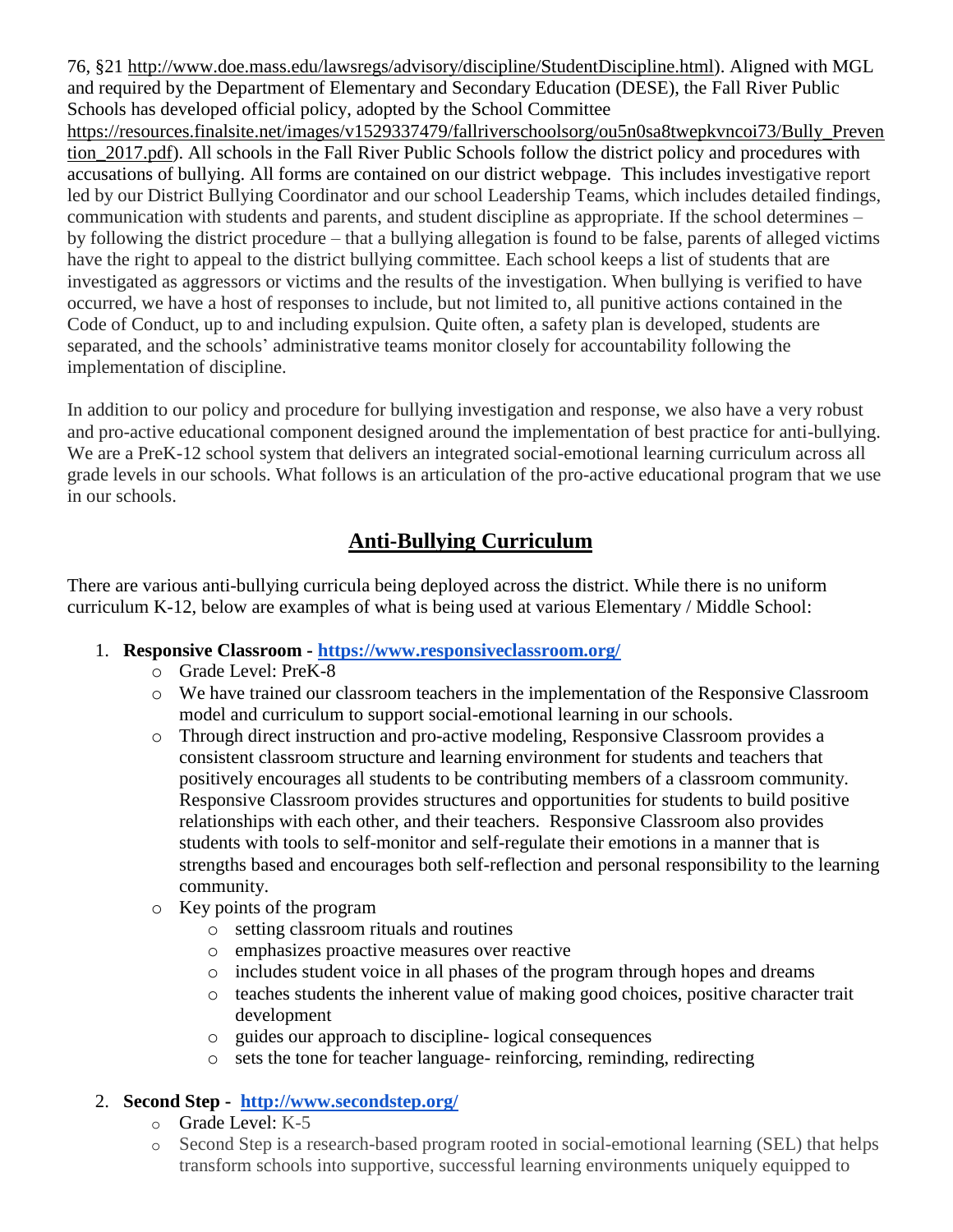encourage children to thrive. More than just a classroom curriculum, Second Step's holistic approach helps create a more empathetic society by providing education professionals, families, and the larger community with tools to enable them to take an active role in the social-emotional growth and safety of today's children.

o Created for K-5, field tested lessons make the best use of class time while videos, stories and games model how to recognize, report, and refuse bullying.

## 3. **Steps to Respect - <https://www.blueprintsprograms.org/factsheet/steps-to-respect>**

- o Grade Level: K-6
- o An anti-bullying curriculum designed to reduce bullying and destructive bystander behaviors, increase prosocial beliefs related to bullying, and increase social-emotional skills through a grade appropriate literature unit and other educational materials and lessons.
- 4. **Teaching Tolerance** Activities embedded into Advisory, Morning Meeting, and Classroom Lessons - <https://www.tolerance.org/>
	- o Grade Level: K-12
	- o Film kits and lesson plans provide the building blocks of a customized Learning Plan, and include texts, student tasks and teaching strategies around the themes of Identity, Diversity, Justice and Action. These Standards provide a common language and a road map for anti-bias education at every grade level.

## 5. **Katie Brown Educational Program - <https://kbep.org/program/>**

- o Grade Level: 4-12
- o **[Katie Brown Education Report of the FRPS](https://drive.google.com/drive/u/1/folders/0B5N9HRUaAFnsNGhwSUtnVC1Va2c?ogsrc=32)**
- o The Katie Brown Educational Program (KBEP) offers a range of educational programs throughout the year. KBEP takes the approach that all young people need age-appropriate relationship violence prevention education to be able to build and maintain successful relationships from childhood into adulthood educational programs including lecture, discussion, group and individual activities, handouts, moments of self-reflection, and additional resources.
- o [4th Grade Scope and Sequence](https://drive.google.com/drive/u/1/folders/0B5N9HRUaAFnsNGhwSUtnVC1Va2c?ogsrc=32)
- o [5th to 12th Grade Scope and Sequence](https://drive.google.com/drive/u/1/folders/0B5N9HRUaAFnsdDVqallsWV9LVEE?ogsrc=32)

## 6. **Botvin LifeSkills Health Program**

- o Grade Level: 3-8
- o Taught for a semester at each school
- o Topics of self-esteem, self-awareness, communication, social skills and advocating for self are covered
- o [3rd to 5th Grade Scope and Sequence](https://drive.google.com/drive/u/1/folders/1YoiSnKTwsvLPGGRFCkDFsp5tT8AyR9xL?ogsrc=32)
- o [6th to 8th Grade Scope and Sequence](https://drive.google.com/drive/u/1/folders/1mRW77AGckEahrdafuKoRlg4qiYI57ZHu?ogsrc=32)

#### 7. **Health I and Health II**

- o Grades 9 and 11
- o One-term classes include units on bullying
- o Graduation Requirement to take both classes

#### 8. **Aggressors, Victims, and Bystanders** (AVB)

<https://www.childtrends.org/programs/aggressors-victims-and-bystanders-avb>

o Grade Level: 6-8